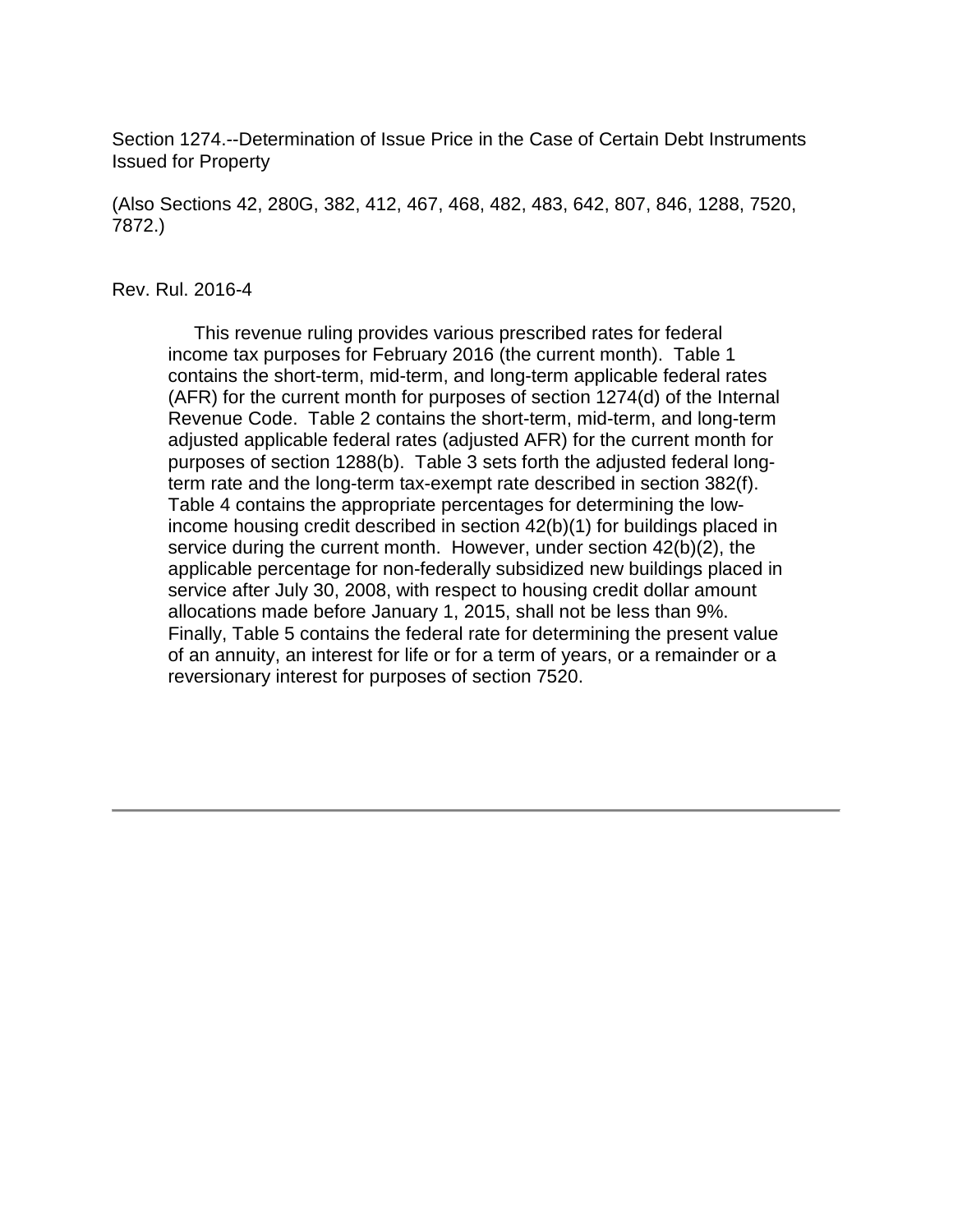## REV. RUL. 2016-4 TABLE 1

# Applicable Federal Rates (AFR) for February 2016

|            | <b>Period for Compounding</b> |            |           |         |  |  |
|------------|-------------------------------|------------|-----------|---------|--|--|
|            | Annual                        | Semiannual | Quarterly | Monthly |  |  |
|            | Short-term                    |            |           |         |  |  |
|            |                               |            |           |         |  |  |
| AFR        | .81%                          | .81%       | .81%      | .81%    |  |  |
| 110% AFR   | .89%                          | .89%       | .89%      | .89%    |  |  |
| 120% AFR   | .97%                          | .97%       | .97%      | .97%    |  |  |
| 130% AFR   | 1.05%                         | 1.05%      | 1.05%     | 1.05%   |  |  |
|            | Mid-term                      |            |           |         |  |  |
| <b>AFR</b> | 1.82%                         | 1.81%      | 1.81%     | 1.80%   |  |  |
| 110% AFR   | 2.00%                         | 1.99%      | 1.99%     | 1.98%   |  |  |
| 120% AFR   | 2.18%                         | 2.17%      | 2.16%     | 2.16%   |  |  |
| 130% AFR   | 2.36%                         | 2.35%      | 2.34%     | 2.34%   |  |  |
| 150% AFR   | 2.74%                         | 2.72%      | 2.71%     | 2.70%   |  |  |
| 175% AFR   | 3.20%                         | 3.17%      | 3.16%     | 3.15%   |  |  |
|            | Long-term                     |            |           |         |  |  |
| <b>AFR</b> | 2.62%                         | 2.60%      | 2.59%     | 2.59%   |  |  |
| 110% AFR   | 2.88%                         | 2.86%      | 2.85%     | 2.84%   |  |  |
| 120% AFR   | 3.14%                         | 3.12%      | 3.11%     | 3.10%   |  |  |
| 130% AFR   | 3.41%                         | 3.38%      | 3.37%     | 3.36%   |  |  |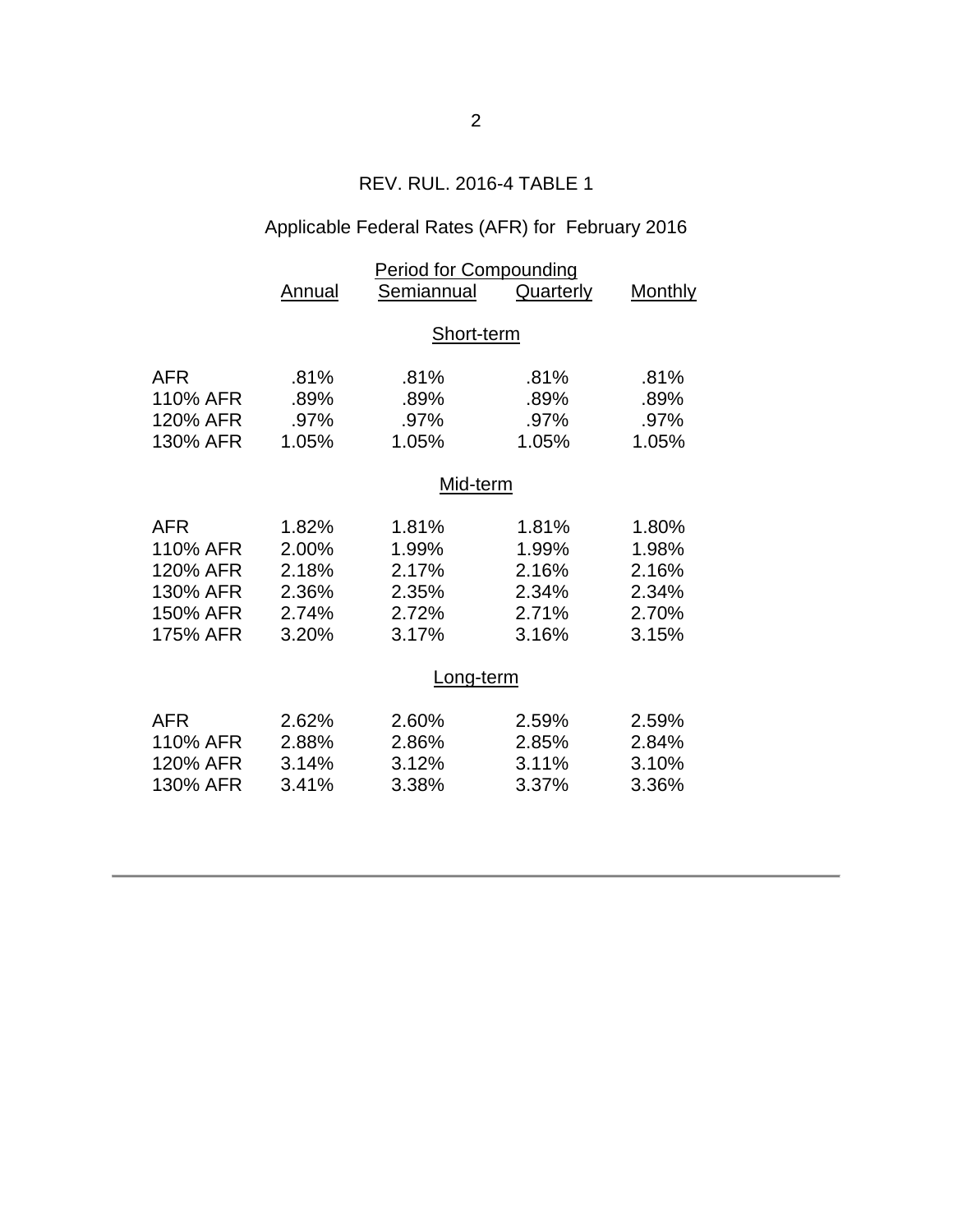## REV. RUL. 2016-4 TABLE 2

# Adjusted AFR for February 2016

|                            | <b>Period for Compounding</b> |            |           |         |  |
|----------------------------|-------------------------------|------------|-----------|---------|--|
|                            | Annual                        | Semiannual | Quarterly | Monthly |  |
| Short-term<br>adjusted AFR | .61%                          | .61%       | .61%      | .61%    |  |
| Mid-term<br>adjusted AFR   | 1.39%                         | 1.39%      | 1.39%     | 1.39%   |  |
| Long-term<br>adjusted AFR  | 2.53%                         | 2.51%      | 2.50%     | 2.50%   |  |

### REV. RUL. 2016-4 TABLE 3

| Rates Under Section 382 for February 2016                                                                                                                                            |       |
|--------------------------------------------------------------------------------------------------------------------------------------------------------------------------------------|-------|
| Adjusted federal long-term rate for the current month                                                                                                                                | 2.53% |
| Long-term tax-exempt rate for ownership changes during the<br>current month (the highest of the adjusted federal long-term<br>rates for the current month and the prior two months.) | 265%  |